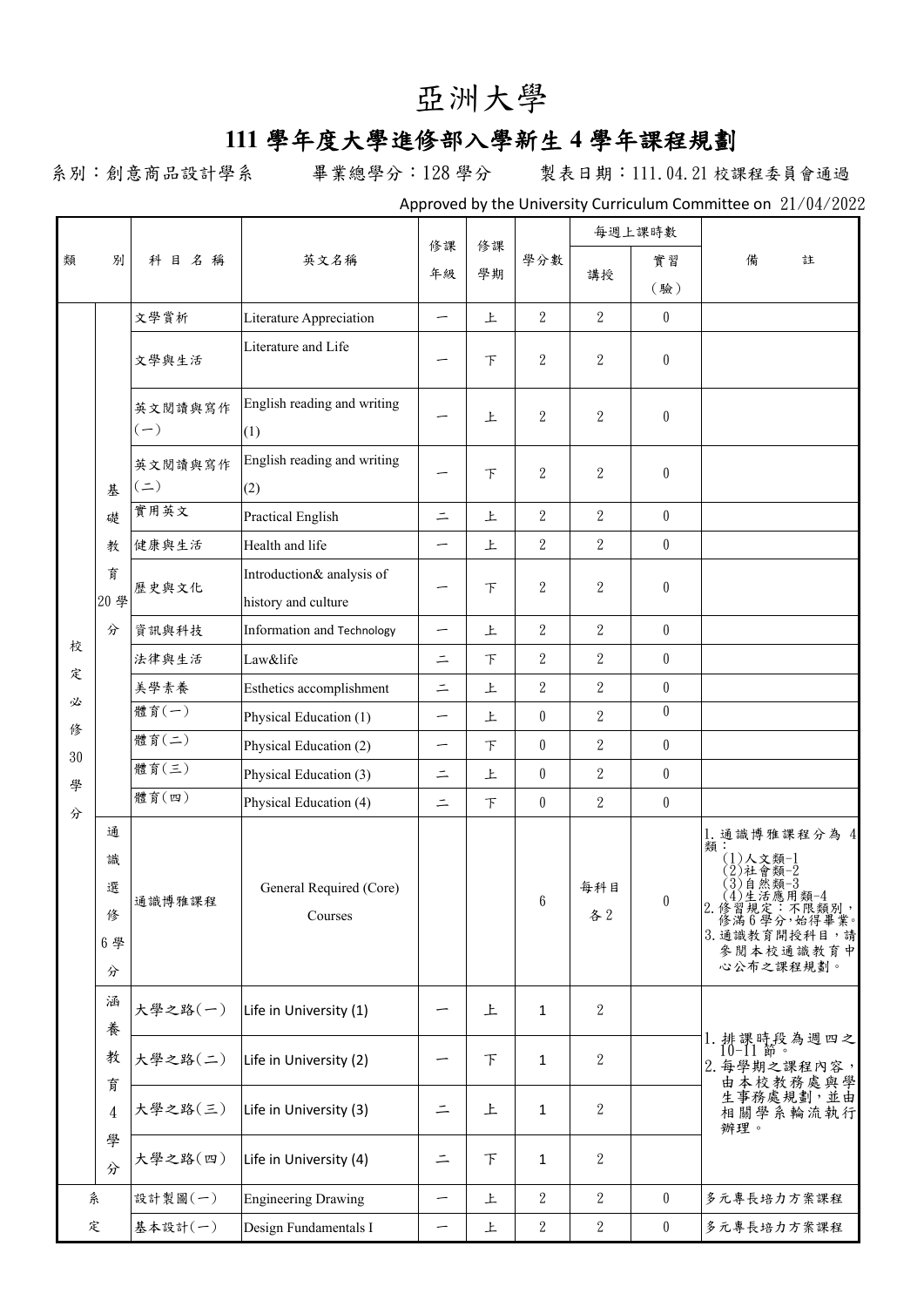|        | 科目名稱                       | 英文名稱                             | 修課<br>年級                 | 修課<br>學期 | 學分數              | 每週上課時數           |                  |            |
|--------|----------------------------|----------------------------------|--------------------------|----------|------------------|------------------|------------------|------------|
| 類<br>別 |                            |                                  |                          |          |                  | 講授               | 實習               | 備<br>註     |
|        |                            |                                  |                          |          |                  |                  | (驗)              |            |
| 必      | 基本設計(二)                    | <b>Basic Design II</b>           | $\overline{\phantom{0}}$ | F        | $\overline{2}$   | $\overline{2}$   | $\bf{0}$         | 多元專長培力方案課程 |
| 俢      | 設計素描                       | Design Sketching                 | —                        | F        | $\overline{2}$   | $\boldsymbol{2}$ | $\mathbf{0}$     | 多元專長培力方案課程 |
| 課      | 設計製圖(二)                    | <b>Engineering Drawing II</b>    | —                        | 下        | $\overline{2}$   | $\overline{2}$   | $\bf{0}$         | 多元專長培力方案課程 |
| 程      | 色彩計畫                       | Chormatics                       | $\equiv$                 | 上        | $\overline{2}$   | $\overline{2}$   | $\boldsymbol{0}$ | 多元專長培力方案課程 |
| 83     | 模型製作(一)                    | Model Making I                   | $\equiv$                 | 上        | $\overline{4}$   | 4                | $\boldsymbol{0}$ | 多元專長培力方案課程 |
| 學      | 表現技法(一)                    | Visual Communication             | $=$                      | 上        | $\overline{2}$   | $\overline{2}$   | $\theta$         | 多元專長培力方案課程 |
| 分      |                            | drawing I                        |                          |          |                  |                  |                  |            |
|        |                            | 商品設計與開發 Product Design and       | $\equiv$                 | 上        | 4                | 4                | $\theta$         | 多元專長培力方案課程 |
|        | $(-)$                      | Development I                    |                          |          |                  |                  |                  |            |
|        | 模型製作(二)                    | Model Making II                  | $\equiv$                 | 下        | $\overline{4}$   | $\overline{4}$   | $\boldsymbol{0}$ |            |
|        | 電腦輔助設計                     | Computer-Aided Design I          | $\equiv$                 | $\top$   | $\overline{2}$   | 2                | $\boldsymbol{0}$ |            |
|        | $(-)$                      |                                  |                          |          |                  |                  |                  |            |
|        | 電腦輔助製造 Computer-Aided      |                                  | $\equiv$                 | $\top$   | $\mathbf{2}$     | $\overline{2}$   | $\boldsymbol{0}$ |            |
|        | $(-)$                      | Manufacturing I                  |                          |          |                  |                  |                  |            |
|        |                            | 商品設計與開發 Product Design and       | $\equiv$                 | 下        | 4                | 4                | $\theta$         | 多元專長培力方案課程 |
|        | $($ $\equiv$ $)$           | Development II                   |                          |          |                  |                  |                  |            |
|        | 表現技法(二)                    | Visual Communication             | $\equiv$                 | 下        | $\mathbf{2}$     | $\overline{2}$   | $\boldsymbol{0}$ |            |
|        |                            | drawing II                       |                          |          |                  |                  |                  |            |
|        | 設計概論                       | Introduction to Design           | $\equiv$                 | 上        | $\overline{2}$   | $\sqrt{2}$       | $\bf{0}$         | 多元專長培力方案課程 |
|        | 材料應用                       | Materials Application            | 三                        | 上        | 2                | 2                | $\bf{0}$         | 多元專長培力方案課程 |
|        | 設計方法                       | Design Methods                   | $\equiv$                 | 上        | $\boldsymbol{2}$ | $\boldsymbol{2}$ | $\boldsymbol{0}$ | 多元專長培力方案課程 |
|        | 數位繪圖                       | Computer Graphic                 | $\equiv$                 | 上        | $\boldsymbol{2}$ | $\boldsymbol{2}$ | $\pmb{0}$        |            |
|        | 數位繪圖設計                     | Computer Graphic Design          | $\equiv$                 | 上        | $\boldsymbol{2}$ | $\overline{2}$   | $\boldsymbol{0}$ |            |
|        | 進階商品設計<br>$(-)$            | <b>Advanced Product Design I</b> | $\equiv$                 | 上        | 4                | 4                | $\bf{0}$         | 多元專長培力方案課程 |
|        | 人因工程                       | Human Engineering                | $\equiv$                 | 上        | $\overline{2}$   | $\sqrt{2}$       | $\boldsymbol{0}$ | 多元專長培力方案課程 |
|        | 電腦輔助設計<br>$($ $\equiv$ $)$ | Computer-Aided Design II         | $\equiv$                 | 上        | $\boldsymbol{2}$ | 2                | $\boldsymbol{0}$ |            |
|        | 電腦輔助製造 Computer-Aided      |                                  |                          |          |                  |                  |                  |            |
|        | $($ $\equiv$ $)$           | Manufacturing II                 | $\equiv$                 | 上        | $\boldsymbol{2}$ | 2                | $\boldsymbol{0}$ |            |
|        | 機構原理                       | Mechanism principle              | $\equiv$                 | $\top$   | $\overline{2}$   | $\overline{2}$   | $\boldsymbol{0}$ |            |
|        | 設計心理學                      | Design Psychology                | 三                        | $\top$   | $\overline{2}$   | $\boldsymbol{2}$ | $\boldsymbol{0}$ |            |
|        | 介面設計                       | <b>Interface Design</b>          | 三                        | $\top$   | $\sqrt{2}$       | $\boldsymbol{2}$ | $\bf{0}$         | 多元專長培力方案課程 |
|        | 設計企畫                       | Design Planning                  | 三                        | F        | $\boldsymbol{2}$ | $\boldsymbol{2}$ | $\bf{0}$         | 多元專長培力方案課程 |
|        | 進階商品設計<br>$($ $\equiv$ $)$ | Advanced Product Design II       | $\equiv$                 | $\top$   | 4                | 4                | $\boldsymbol{0}$ | 多元專長培力方案課程 |
|        | 包裝設計                       | Package Design                   | 四                        | 上        | $\mathbf{3}$     | 3                | $\boldsymbol{0}$ | 多元專長培力方案課程 |
|        | 專題設計(一)                    | Special Topic of Design I        | 四                        | 上        | $6\phantom{.0}$  | $6\phantom{.0}$  | $\boldsymbol{0}$ |            |